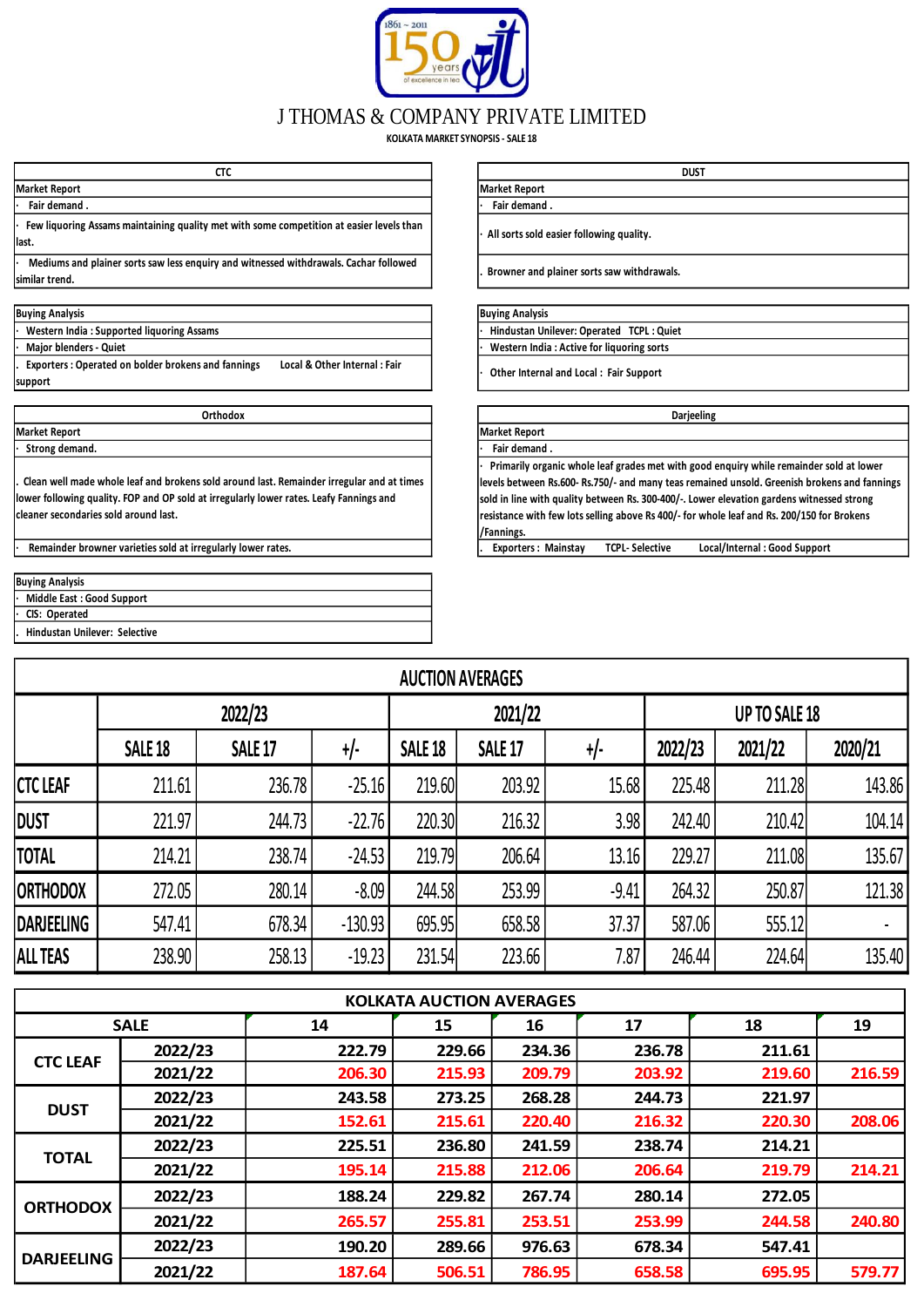

## Kolkata Grade Wise Averages CTC Leaf / Dust Upto Sale 18

|              | KOLKATA GRADE WISE ORTHODOX AVARAGES UPTO SALE 18 |             |             |        |       |             |        |             |        |                     |             |        |           |        |
|--------------|---------------------------------------------------|-------------|-------------|--------|-------|-------------|--------|-------------|--------|---------------------|-------------|--------|-----------|--------|
| <b>GRADE</b> |                                                   | $2022 - 23$ | $2021 - 22$ |        | GRADE | $2022 - 23$ |        | $2021 - 22$ |        | GRADE               | $2022 - 23$ |        | 2021 - 22 |        |
|              | QTY.                                              | AVG         | QTY.        | AVG    |       | QTY.        | AVG    | QTY.        | AVG    |                     | QTY.        | AVG    | QTY.      | AVG    |
| TGFOP1       | 80787.6                                           | 345.01      | 64693.4     | 288.07 | FBOP  | 281442.9    | 271.83 | 336290.2    |        | 244.40 GBOP1/FBOP1  | 74920.9     | 214.68 | 66557.7   | 183.46 |
| <b>TGFOP</b> | 213725.9                                          | 318.10      | 217134.8    | 276.84 | GFBOP | 154129.8    | 273.95 | 143994.4    |        | 241.85 BOPF/GOF/FOF | 79678.3     | 212.38 | 117540.8  | 179.36 |
| GFOP         | 125231.9                                          | 302.19      | 122017.9    | 299.31 | GBOP  | 156629.6    | 266.80 | 172300.8    | 239.23 |                     |             |        |           |        |
| FOP          | 106872.8                                          | 257.10      | 97825.0     | 269.04 | BPS   | 61484.0     | 266.19 | 59553.4     | 283.16 |                     |             |        |           |        |

 $\overline{\phantom{a}}$ 

|                    |                |             |        |      |                | OFFER / SOLD QUANTITY & AVERAGE PRICE CTC / DUST |                       |        |                |                |        |      |
|--------------------|----------------|-------------|--------|------|----------------|--------------------------------------------------|-----------------------|--------|----------------|----------------|--------|------|
|                    |                | THIS SALE   |        |      |                | <b>LAST SALE</b>                                 |                       |        |                | <b>TO DATE</b> |        |      |
|                    | <b>OFFERED</b> | SOLD        | AVG.   | OUT% | <b>OFFERED</b> | SOLD                                             | AVG.                  | OUT%   | <b>OFFERED</b> | <b>SOLD</b>    | AVG.   | OUT% |
| <b>BROKENS</b>     | 1,224,060      | 660,010     | 215.23 | 46%  | 781,504        | 442,585                                          | 239.54                | 43%    | 3,761,835      | 1,919,959      | 226.99 | 49%  |
| <b>FANNINGS</b>    | 348,127        | 213,427     | 211.30 | 39%  | 255,166        | 161,942                                          | 240.88                | 37%    | 1,071,297      | 627,011        | 230.65 | 41%  |
| LEAF SEC.          | 93,975         | 71,072      | 178.94 | 24%  | 44,484         | 33,170                                           | 179.84                | 25%    | 187,283        | 142,451        | 182.40 | 24%  |
| <b>LEAF TOTAL</b>  | 1,666,162.5    | 944,509.5   | 211.61 | 43%  | 1,081,154.2    | 637,696.6                                        | 236.78                | 41%    | 5,020,416.0    | 2,689,421.2    | 225.48 | 46%  |
| <b>DUST</b>        | 552,819        | 271,323     | 230.25 | 51%  | 365,820        | 195,351                                          | 249.29                | 47%    | 1,298,244      | 707,783        | 248.78 | 45%  |
| DUST SEC.          | 70,480         | 44,657      | 171.64 | 37%  | 25,480         | 13,101                                           | 176.68                | 49%    | 114,922        | 67,642         | 175.72 | 41%  |
| <b>DUST TOTAL</b>  | 623,298.6      | 315,979.3   | 221.97 | 49%  | 391,299.6      | 208,452.0                                        | 244.73                | 47%    | 1,413,166.5    | 775,425.1      | 242.40 | 45%  |
| <b>TOTAL</b>       | 2,289,461.1    | 1,260,488.8 | 214.21 | 45%  | 1,472,453.8    | 846,148.6                                        | 238.74                | 43%    | 6,433,582.5    | 3,464,846.2    | 229.27 | 46%  |
|                    |                |             |        |      |                | OFFER / SOLD QUANTITY & AVERAGE PRICE ORTHODOX   |                       |        |                |                |        |      |
| <b>WHOLE LEAF</b>  | 276,354        | 268,362     | 298.10 | 3%   | 182,268        | 175,813                                          | 310.40                | 4%     | 757,745        | 724,848        | 295.60 | 4%   |
| <b>BROKENS</b>     | 315,663        | 310,038     | 268.51 | 2%   | 219,139        | 214,185                                          | 270.34                | 2%     | 788,721        | 770,602        | 269.39 | 2%   |
| <b>FANNINGS</b>    | 43,499         | 42,247      | 205.96 | 3%   | 31,266         | 26,747                                           | 208.68                | 14%    | 111,651        | 103.484        | 197.75 | 7%   |
| <b>SECONDARY</b>   | 54,997         | 50,515      | 210.66 | 8%   | 21,345         | 19,681                                           | 213.48                | 8%     | 228,031        | 215,509        | 172.97 | 5%   |
| <b>ORTH. TOTAL</b> | 690,513.6      | 671,162.3   | 272.05 | 3%   | 454,017.4      | 436,425.5                                        | 280.14                | 4%     | 1,886,147.3    | 1,814,441.5    | 264.32 | 4%   |
|                    |                |             |        |      |                | OFFER / SOLD QUANTITY & AVERAGE PRICE DARJEELING |                       |        |                |                |        |      |
| <b>WHOLE LEAF</b>  | 36,116         | 14,858      | 750.11 | 59%  | 18,805         | 9,428                                            | 878.50                | 50%    | 86,972         | 47,637         | 768.37 | 45%  |
| <b>BROKENS</b>     | 11,994         | 7,991       | 369.57 | 33%  | 4,332          | 3,625                                            | 450.30                | 16%    | 21,935         | 16,166         | 374.47 | 26%  |
| <b>FANNINGS</b>    | 11,328         | 5,934       | 279.35 | 48%  | 4,895          | 3,154                                            | 342.10                | 36%    | 24,898         | 15,684         | 255.50 | 37%  |
| <b>DARJ. TOTAL</b> | 59,437.4       | 28,783.1    | 547.41 | 52%  | 28,032.0       | 16,206.2                                         | 133,804.3<br>79,486.9 | 587.06 | 41%            |                |        |      |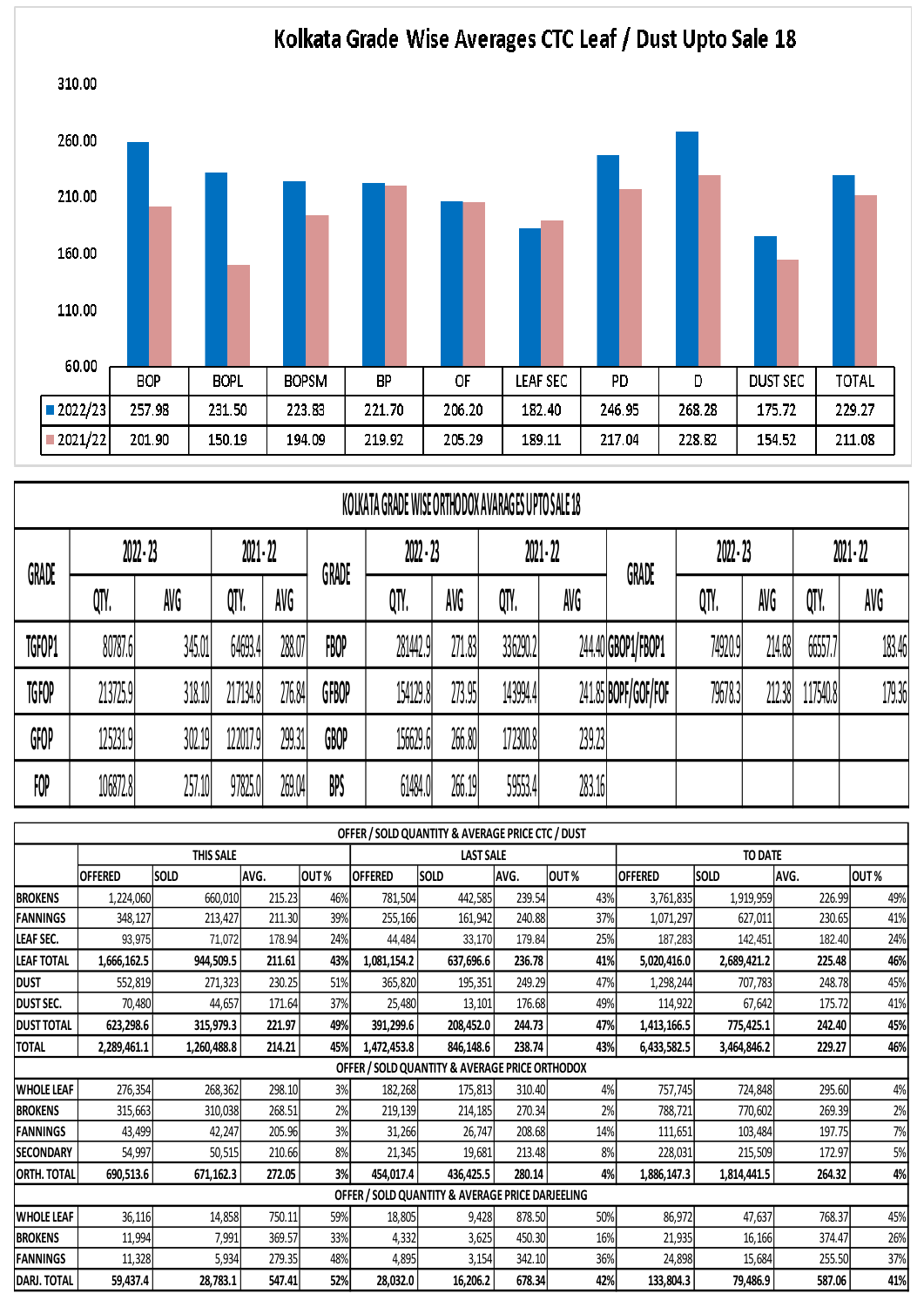|                    | OFFER / SOLD QUANTITY & AVERAGE PRICE |             |        |      |                |                  |        |      |                |             |        |      |  |  |
|--------------------|---------------------------------------|-------------|--------|------|----------------|------------------|--------|------|----------------|-------------|--------|------|--|--|
| <b>CTC</b>         |                                       | THIS SALE   |        |      |                | <b>LAST SALE</b> |        |      | <b>TO DATE</b> |             |        |      |  |  |
|                    | <b>OFFERED</b>                        | <b>SOLD</b> | AVG.   | OUT% | <b>OFFERED</b> | SOLD             | AVG.   | OUT% | <b>OFFERED</b> | <b>SOLD</b> | AVG.   | OUT% |  |  |
| 2022-23            | 1666162.5                             | 944509.5    | 211.61 | 43%  | 1081154.2      | 637696.6         | 236.78 | 41%  | 5020416.0      | 2689421.2   | 225.48 | 46%  |  |  |
| 2021-22            | 1155637.6                             | 955371.3    | 219.60 | 17%  | 1169319.9      | 935933.7         | 203.92 | 20%  | 5230023.3      | 3586962.5   | 211.28 | 31%  |  |  |
| <b>DUST</b>        |                                       |             |        | OUT% | <b>OFFERED</b> | <b>SOLD</b>      | AVG.   | OUT% | <b>OFFERED</b> | <b>SOLD</b> | AVG.   | OUT% |  |  |
| 2022-23            | 623298.6                              | 315979.3    | 221.97 | 49%  | 391299.6       | 208452.0         | 244.73 | 47%  | 1413166.5      | 775425.1    | 242.40 | 45%  |  |  |
| 2021-22            | 527284.7                              | 360437.7    | 220.30 | 32%  | 355511.4       | 262788.8         | 216.32 | 26%  | 1543823.3      | 1042864.5   | 210.42 | 32%  |  |  |
| <b>ORTHODOX</b>    | <b>OFFERED</b>                        | <b>SOLD</b> | AVG.   | OUT% | <b>OFFERED</b> | <b>SOLD</b>      | AVG.   | OUT% | <b>OFFERED</b> | <b>SOLD</b> | AVG.   | OUT% |  |  |
| 2022-23            | 690513.6                              | 671162.3    | 272.05 | 3%   | 454017.4       | 436425.5         | 280.14 | 4%   | 1886147.3      | 1814441.5   | 264.32 | 4%   |  |  |
| 2021-22            | 830901.6                              | 729636.1    | 244.58 | 12%  | 503982.8       | 471370.1         | 253.99 | 6%   | 2056522.5      | 1817656.9   | 250.87 | 12%  |  |  |
| DARJEELING OFFERED |                                       | <b>SOLD</b> | AVG.   | OUT% | <b>OFFERED</b> | <b>SOLD</b>      | AVG.   | OUT% | <b>OFFERED</b> | <b>SOLD</b> | AVG.   | OUT% |  |  |
| 2022-23            | 59437.4                               | 28783.1     | 547.41 | 52%  | 28032.0        | 16206.2          | 678.34 | 42%  | 133804.3       | 79486.9     | 587.06 | 41%  |  |  |
| 2021-22            | 20826.9                               | 12777.2     | 695.95 | 39%  | 19520.7        | 14057.4          | 658.58 | 28%  | 67169.4        | 45528.6     | 555.12 | 32%  |  |  |
| <b>TOTAL</b>       | <b>OFFERED</b>                        | <b>SOLD</b> | AVG.   | OUT% | <b>OFFERED</b> | <b>SOLD</b>      | AVG.   | OUT% | <b>OFFERED</b> | <b>SOLD</b> | AVG.   | OUT% |  |  |
| 2022-23            | 3039412.1                             | 1960434.2   | 238.90 | 35%  | 1954503.2      | 1298780.3        | 258.13 | 34%  | 8453534.1      | 5358774.6   | 246.44 | 37%  |  |  |
| 2021-22            | 2534650.8                             | 2058222.3   | 231.54 | 19%  | 2048334.8      | 1684150.1        | 223.66 | 18%  | 8897538.5      | 6493012.4   | 224.64 | 27%  |  |  |

| <b>PRICE RANGE</b>    |                    |                |                 |                      |         |                |                |         |                      |         |  |  |
|-----------------------|--------------------|----------------|-----------------|----------------------|---------|----------------|----------------|---------|----------------------|---------|--|--|
|                       |                    |                | <b>CTC LEAF</b> |                      |         | <b>DUST</b>    |                |         |                      |         |  |  |
| % OF TEAS SOLD        | 2022/23            |                |                 | <b>UP TO SALE 18</b> |         |                | 2022/23        |         | <b>UP TO SALE 18</b> |         |  |  |
|                       | SALE <sub>18</sub> | <b>SALE 17</b> | 2022/23         | 2021/22              | 2020/21 | <b>SALE 18</b> | <b>SALE 17</b> | 2022/23 | 2021/22              | 2020/21 |  |  |
| BELOW 160             | 24.70              | 16.82          | 21.56           | 19.64                | 69.15   | 16.57          | 11.84          | 14.20   | 19.39                | 91.52   |  |  |
| BETWEEN 160.00-179.99 | 12.57              | 9.13           | 11.83           | 19.26                | 10.48   | 8.25           | 11.53          | 9.51    | 13.83                | 2.57    |  |  |
| BETWEEN 180.00-199.99 | 9.82               | 10.29          | 10.86           | 12.47                | 12.89   | 9.91           | 9.33           | 8.28    | 10.63                | 0.00    |  |  |
| BETWEEN 200.00-219.99 | 8.48               | 6.33           | 8.42            | 9.80                 | 4.54    | 9.09           | 4.61           | 6.83    | 7.58                 | 2.43    |  |  |
| BETWEEN 220.00-139.99 | 7.34               | 6.07           | 6.44            | 7.35                 | 2.11    | 16.39          | 6.33           | 9.44    | 10.40                | 2.37    |  |  |
| BETWEEN 240.00-259.99 | 8.15               | 6.52           | 6.02            | 6.76                 | 0.16    | 13.08          | 5.07           | 8.56    | 13.60                | 0.34    |  |  |
| BETWEEN 260.00-279.99 | 11.37<br>8.70      |                | 7.41            | 6.09                 | 0.05    | 9.26           | 5.86           | 6.09    | 13.07                | 0.77    |  |  |
| ABOVE 280             | 17.56              | 36.14          | 27.46           | 18.65                | 0.61    | 17.45          | 45.43          | 37.09   | 11.50                | 0.00    |  |  |

| <b>PRICE RANGE</b>    |                    |                |                 |               |         | <b>PRICE RANGE</b>    |                   |                      |         |  |  |
|-----------------------|--------------------|----------------|-----------------|---------------|---------|-----------------------|-------------------|----------------------|---------|--|--|
|                       |                    |                | <b>ORTHODOX</b> |               |         |                       | <b>DARJEELING</b> |                      |         |  |  |
| % OF TEAS SOLD        | 2022/23            |                |                 | UP TO SALE 18 |         | % OF TEAS SOLD        | 2022/23           | <b>UP TO SALE 18</b> |         |  |  |
|                       | SALE <sub>18</sub> | <b>SALE 17</b> | 2022/23         | 2021/22       | 2020/21 |                       | <b>SALE 18</b>    | SALE <sub>17</sub>   | 2022/23 |  |  |
| <b>BELOW 200</b>      | 3.59               | 3.82           | 13.71           | 11.34         | 89.57   | <b>BELOW 300.00</b>   | 22.46             | 11.25                | 32.46   |  |  |
| BETWEEN 200.00-219.99 | 4.02               | 1.40           | 2.73            | 1.71          | 10.43   | BETWEEN 301.00-400.99 | 13.44             | 5.83                 | 8.31    |  |  |
| BETWEEN 220.00-239.99 | 12.09              | 8.01           | 8.11            | 16.39         | 0.00    | BETWEEN 401.00-500.99 | 16.11             | 23.23                | 10.99   |  |  |
| BETWEEN 240.00-259.99 | 9.43               | 8.92           | 7.47            | 27.28         | 0.00    | BETWEEN 501.00-600.99 | 7.08              | 7.01                 | 7.04    |  |  |
| BETWEEN 260.00-279.99 | 38.89              | 39.92          | 34.54           | 20.16         | 0.00    | BETWEEN 601.00-700.99 | 10.04             | 6.47                 | 6.36    |  |  |
| ABOVE 280             | 31.98              | 37.94          | 33.44           | 23.12         | 0.00    | <b>ABOVE 701.00</b>   | 30.87             | 46.21                | 34.84   |  |  |

|              | FUTURE FRESH OFFERING (IN PACKAGES) |          |                   |       |              |       |          |                |       |        |                   |                     |      |       |              |
|--------------|-------------------------------------|----------|-------------------|-------|--------------|-------|----------|----------------|-------|--------|-------------------|---------------------|------|-------|--------------|
|              |                                     |          | THIS YEAR-2022    |       |              |       |          | LAST YEAR-2021 |       |        | <b>DIFFERENCE</b> |                     |      |       |              |
| SALE NO      | <b>CTC LEAR</b>                     | orthodox | <b>DARJEELING</b> | DUST  | <b>TOTAL</b> | LEAF  | orthodox | DARJEELING     | DUST  | TOTAL  | LEAT              | ORTHODOX DARJEELING |      | DUST  | <b>TOTAL</b> |
| 19           | 35841                               | 15147    | 2825              | 12566 | 66379        | 15080 | 21610    | 905            | 6237  | 43832  | 20761             | $-6463$             | 1920 | 6329  | 22547        |
| 20           | 44981                               | 25599    | 4601              | 18802 | 93983        | 22414 | 30231    | 2179           | 9540  | 64364  | 22567             | $-4632$             | 2422 | 9262  | 29619        |
| <b>TOTAL</b> | 80822                               | 40746    | 7426              | 31368 | 160362       | 37494 | 51841    | 3084           | 15777 | 108196 | 43328             | -11095              | 4342 | 15591 | 52166        |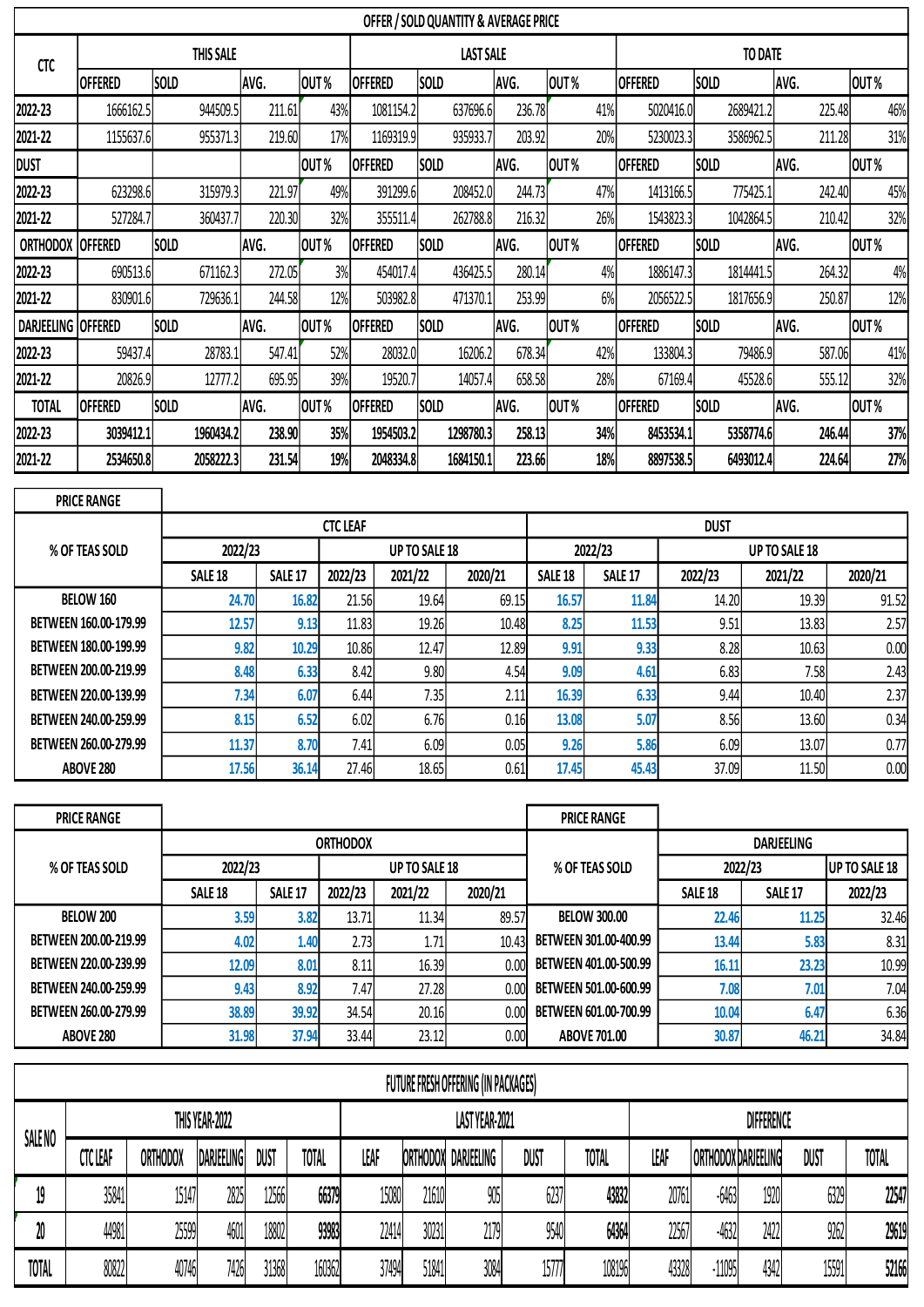

## **CTTA BUYING (ALL TEAS) FOR THE SALE 18**

|                    |                           | <b>CTC LEAF</b> |              | <b>DUST</b>    |                |            |              | <b>TOTAL</b>      |             |            |      |
|--------------------|---------------------------|-----------------|--------------|----------------|----------------|------------|--------------|-------------------|-------------|------------|------|
|                    |                           |                 |              |                | <b>SALE 18</b> |            |              |                   |             |            |      |
| <b>OFFER</b>       | 1,666,162.5<br><b>Kgs</b> |                 | <b>OFFER</b> | 623,298.6      |                | <b>Kgs</b> | <b>OFFER</b> | 2,289,461.1       |             | <b>Kgs</b> |      |
| <b>SOLD</b>        | 944,509.0<br><b>Kgs</b>   |                 | <b>SOLD</b>  | 315,979.0      |                | <b>Kgs</b> | <b>SOLD</b>  | 1,260,488.0       |             | <b>Kgs</b> |      |
| <b>SOLD %</b>      | 57%                       |                 |              | <b>SOLD %</b>  | 51%            |            |              | SOLD%             | 55%         |            |      |
| <b>ZONES</b>       | KGS.                      | AVG.            | %            |                | <b>Kgs</b>     | <b>AVG</b> | l%           |                   | <b>Kgs</b>  | <b>AVG</b> | %    |
| Local              | 240,319.2                 | 198.71          |              | 25% W.India    | 85,732.2       | 250.55     |              | 27% W.India       | 300,394.8   | 238.72     | 24%  |
| W.India            | 214,662.6                 | 234.00          |              | <b>23% HUL</b> | 65,970.8       | 236.12     |              | 21% Local         | 257,519.2   | 196.22     | 20%  |
| N.India            | 159,238.1                 | 220.39          |              | 17% N.India    | 55,219.2       | 206.12     |              | 17% N.India       | 214,457.3   | 216.72     | 17%  |
| <b>WI.Pack</b>     | 122,467.4                 | 223.42          |              | 13% WI.Pack    | 30,696.8       | 162.17     |              | 10% WI.Pack       | 153,164.2   | 211.14     | 12%  |
| <b>Exports</b>     | 57,502.0                  | 154.87          |              | 6% S.India     | 27,018.4       | 246.34     |              | <b>9% HUL</b>     | 111,378.6   | 228.78     | 9%   |
| <b>HUL</b>         | 45,407.8                  | 218.12          |              | 5% Local       | 17,200.0       | 161.55     |              | 5% Exports        | 71,736.8    | 158.66     | 6%   |
| <b>Others</b>      | 43,522.9                  | 174.15          |              | 5% Exports     | 14,234.8       | 173.95     |              | 5% S.India        | 61,310.0    | 223.58     | 5%   |
| S.India            | 34,291.6                  | 205.65          |              | 4% Others      | 12,808.0       | 249.17     |              | 4% Others         | 56,330.9    | 191.21     | 4%   |
| NI.Pack            | 22,995.2                  | 234.96          |              | 2% NI.Pack     | 7,098.8        | 228.02     |              | 2% NI.Pack        | 30,094.0    | 233.32     | 2%   |
| <b>Packeteers</b>  | 2,166.0                   | 159.00          | 0%           |                |                |            |              | <b>Packeteers</b> | 2,166.0     | 159.00     | 0%   |
| <b>TCPL</b>        | 1,936.2                   | 121.92          | 0%           |                |                |            |              | <b>TCPL</b>       | 1,936.2     | 121.92     | 0%   |
|                    |                           |                 |              |                |                |            |              |                   |             |            |      |
| <b>Grand Total</b> | 944,509.0                 | 211.61          |              | 100% TOTAL     | 315,979.0      | 221.97     |              | <b>100% TOTAL</b> | 1,260,488.0 | 214.20     | 100% |

|                      |            | <b>ORTHODOX</b> |            | <b>DARJEELING</b> |            |            |            |  |  |
|----------------------|------------|-----------------|------------|-------------------|------------|------------|------------|--|--|
|                      |            |                 |            | <b>SALE 18</b>    |            |            |            |  |  |
| <b>OFFER</b>         |            | 690,513.6       | <b>Kgs</b> | <b>OFFER</b>      |            | 59,437.4   | <b>Kgs</b> |  |  |
| <b>SOLD</b>          |            | 671,162.0       | <b>Kgs</b> | <b>SOLD</b>       |            | 28,783.0   | <b>Kgs</b> |  |  |
| SOLD %               | 97%        |                 |            | SOLD %            | 48%        |            |            |  |  |
| <b>ZONE</b>          | <b>Kgs</b> | <b>AVG</b>      | ℅          |                   | <b>Kgs</b> | <b>AVG</b> | %          |  |  |
| <b>Middle East</b>   | 255,154.6  | 266.31          |            | 38% Local         | 16,566.8   | 580.90     | 58%        |  |  |
| <b>Others</b>        | 154,180.2  | 284.45          |            | 23% Exports       | 5,518.2    | 436.01     | 19%        |  |  |
| <b>Exports</b>       | 97,340.8   | 273.93          |            | 15% Others        | 3,422.8    | 460.11     | 12%        |  |  |
| Local                | 87,035.7   | 265.36          |            | 13% Domestic      | 1,313.4    | 328.23     | 5%         |  |  |
| <b>CIS</b>           | 33,467.0   | 258.41          |            | 5%TCPL            | 1,081.6    | 880.70     | 4%         |  |  |
| <b>Domestic</b>      | 14,267.3   | 303.98          |            | 2% Other Exports  | 475.6      | 1,064.74   | 2%         |  |  |
| <b>Other Exports</b> | 14,197.0   | 265.49          |            | 2% S.India        | 230.8      | 385.09     | 1%         |  |  |
| N.India              | 11,546.6   | 260.20          |            | 2% W.India        | 129.4      | 400.00     | 0%         |  |  |
| W.India              | 3,972.8    | 317.80          |            | 1% C.India        | 44.4       | 2,722.00   | 0%         |  |  |
|                      |            |                 |            |                   |            |            |            |  |  |
|                      |            |                 |            |                   |            |            |            |  |  |
|                      |            |                 |            |                   |            |            |            |  |  |
| <b>TOTAL</b>         | 671,162.0  | 272.05          |            | 100% TOTAL        | 28,783.0   | 547.41     | 100%       |  |  |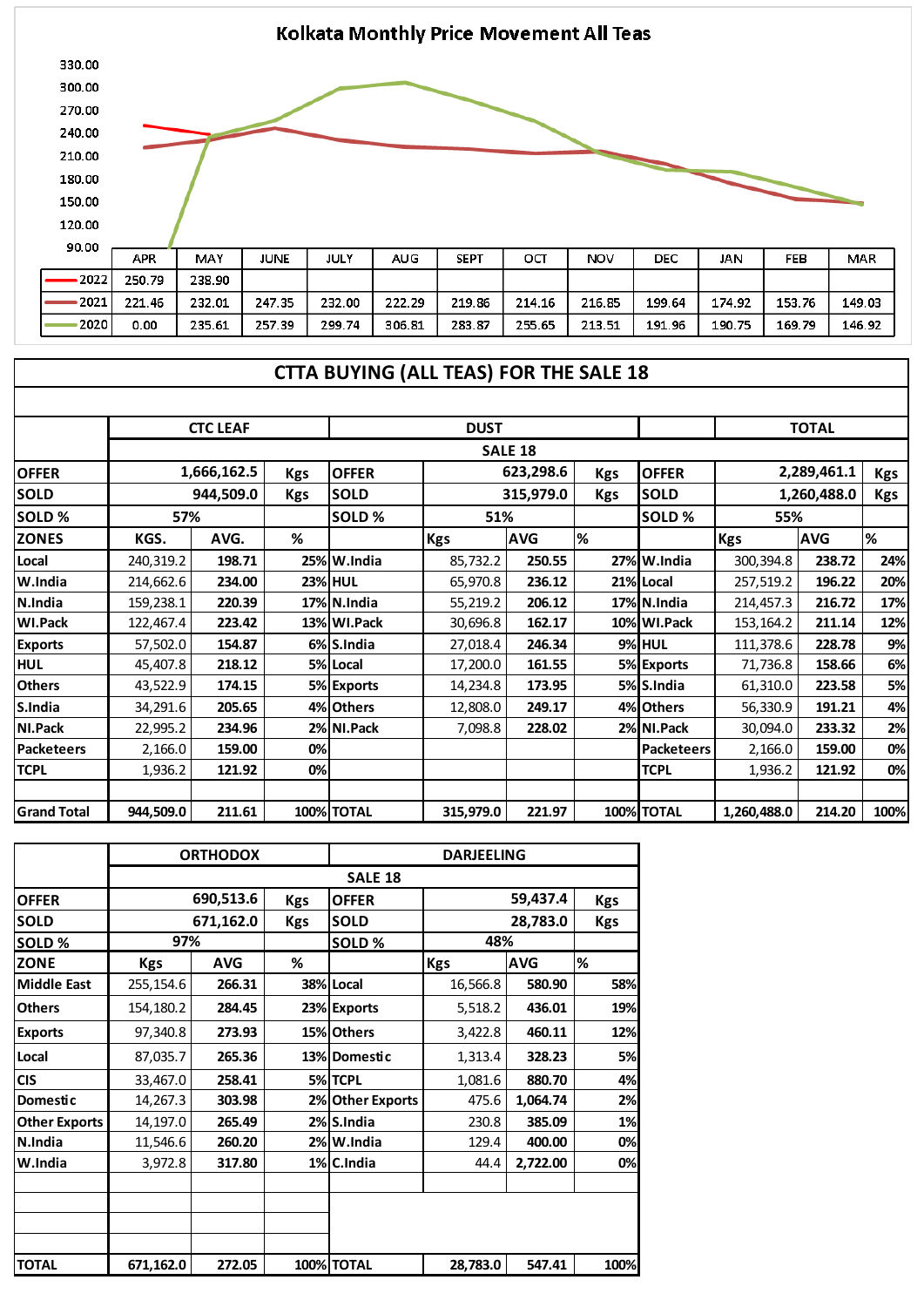| ASSAM CTC BATTING ORDER (GTAC+CTTA) Sale 14 to 18 |            |            |            |            |                           |
|---------------------------------------------------|------------|------------|------------|------------|---------------------------|
| <b>MARK</b>                                       | 2022-23    |            | 2021-22    |            |                           |
|                                                   | <b>KGS</b> | <b>AVG</b> | <b>KGS</b> | <b>AVG</b> |                           |
| <b>GATOONGA</b>                                   | 27678      | 414.40     | 17776      |            | 330.84 * Above 3,000 Kgs. |
| <b>HALMARI</b>                                    | 32382      | 395.76     | 28885      | 340.94     |                           |
| <b>MOKRUNG</b>                                    | 14501      | 393.83     | 9704       | 312.18     |                           |
| <b>SOTAI</b>                                      | 10206      | 378.71     | 7239       | 330.76     |                           |
| <b>DECKIAJULI</b>                                 | 12867      | 365.37     | 29876      | 302.94     |                           |
| <b>JAMIRAH</b>                                    | 27239      | 363.40     |            | 0.00       |                           |
| <b>DUFLATING</b>                                  | 12352      | 358.93     | 0          | 0.00       |                           |
| <b>HOOKHMOL</b>                                   | 11940      | 358.68     | 0          | 0.00       |                           |
| <b>BANAMALIE</b>                                  | 5492       | 356.41     | 3635       | 310.49     |                           |
| KAMARBUND                                         | 3938       | 346.49     | 3446       | 300.73     |                           |
| <b>SALKATHONI</b>                                 | 34571      | 342.67     | 23267      | 290.03     |                           |
| <b>DILLI CLONAL</b>                               | 10423      | 341.09     | 5483       | 232.53     |                           |
| <b>SREE SIBBARI</b>                               | 8040       | 338.74     | 13242      | 269.30     |                           |
| <b>GELAKEY</b>                                    | 11230      | 336.85     | 5847       | 319.75     |                           |
| MANGALAM(CLSPL)                                   | 10443      | 334.31     | 16344      | 277.01     |                           |
| <b>AMGOORIE</b>                                   | 23458      | 331.06     | 38992      | 306.53     |                           |
| <b>HIRAJULI</b>                                   | 9482       | 330.33     | 16493      | 310.65     |                           |
| <b>HARMUTTY</b>                                   | 10909      | 329.18     | 0          | 0.00       |                           |
| <b>DOOMNI</b>                                     | 30322      | 328.51     | 34885      | 292.96     |                           |
| KENDUGURI HI GROWN                                | 12746      | 324.17     | 4187       | 288.32     |                           |
| MAJULI                                            | 39913      | 323.65     | 36822      | 277.79     |                           |
| KHARIKATIA                                        | 20650      | 323.43     | 21432      | 312.91     |                           |
| <b>BORMAHJAN</b>                                  | 15079      | 322.29     | 16895      | 277.85     |                           |
| <b>BORJAN</b>                                     | 54792      | 321.08     |            | 0.00       |                           |
| <b>HATIJAN CLONAL</b>                             | 14868      | 319.25     | 11780      | 236.38     |                           |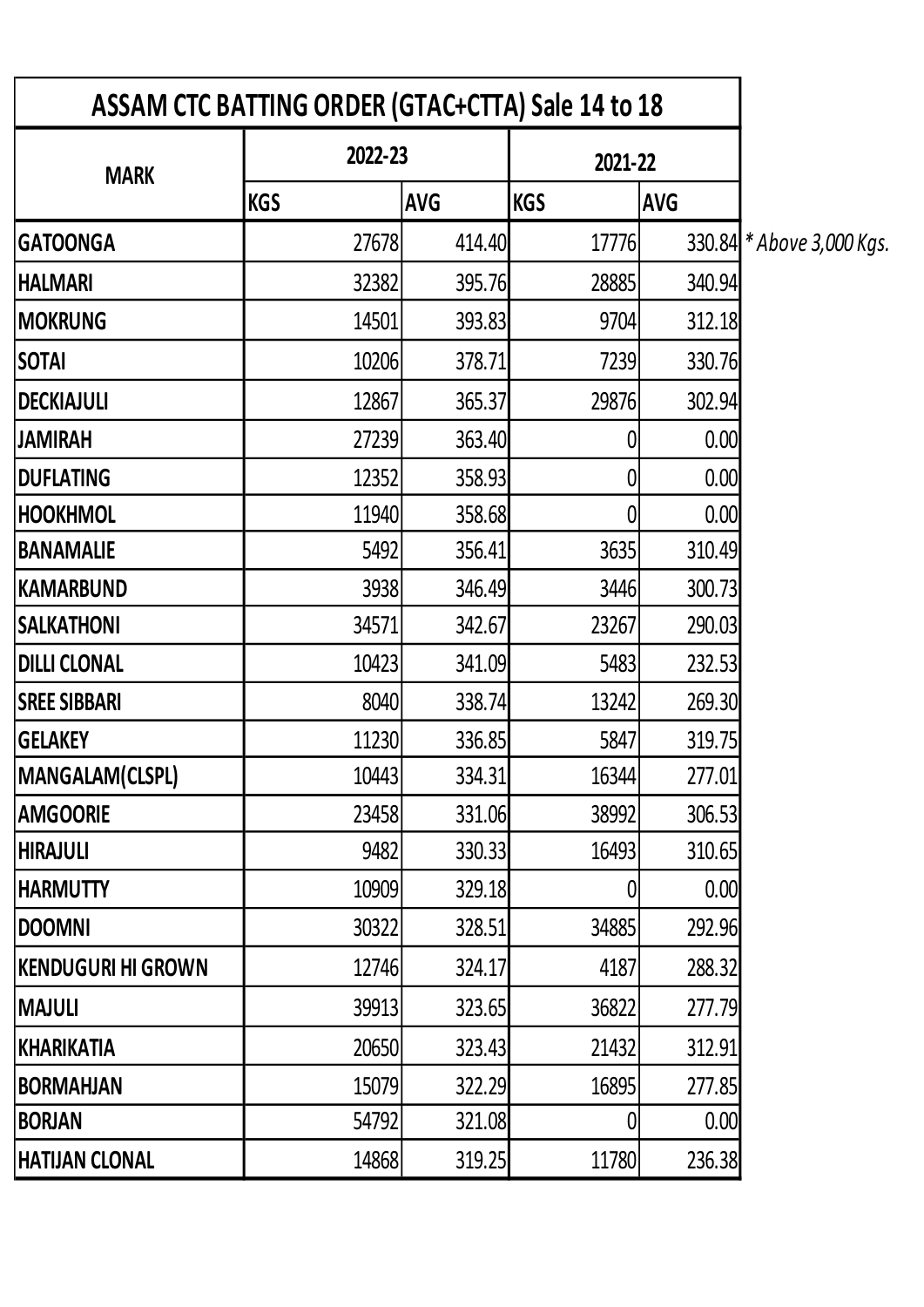| DOOARS CTC BATTING ORDER (STAC+CTTA) Sale 14 to 18 |            |            |            |            |                           |
|----------------------------------------------------|------------|------------|------------|------------|---------------------------|
|                                                    | 2022-23    |            | 2021-22    |            |                           |
| <b>MARK</b>                                        | <b>KGS</b> | <b>AVG</b> | <b>KGS</b> | <b>AVG</b> |                           |
| <b>LEESH RIVER</b>                                 | 57781      | 343.11     | 85845      |            | 289.41 * Above 3,000 Kgs. |
| <b>CHULSA</b>                                      | 41874      | 342.04     | 40107      | 305.90     |                           |
| <b>MEENGLAS</b>                                    | 45528      | 332.55     | 61502      | 307.59     |                           |
| KARTICK                                            | 26953      | 326.75     | 39334      | 307.14     |                           |
| <b>GHATIA ROYAL</b>                                | 34960      | 326.17     | 74888      | 296.18     |                           |
| <b>DANGUAJHAR</b>                                  | 44776      | 325.77     | 47265      | 304.42     |                           |
| <b>HOPE</b>                                        | 51385      | 322.97     | 57295      | 299.52     |                           |
| <b>SANKOS</b>                                      | 42581      | 320.47     | 40120      | 278.49     |                           |
| <b>AIBHEEL</b>                                     | 80301      | 319.48     | 142827     | 283.14     |                           |
| <b>ZURRANTEE</b>                                   | 29538      | 313.12     | 30613      | 287.68     |                           |
| <b>JITI</b>                                        | 81531      | 312.14     | 65310      | 298.19     |                           |
| <b>PAHARGOOMIAH</b>                                | 77964      | 311.28     | 40397      | 320.60     |                           |
| <b>MECHPARA</b>                                    | 13223      | 310.53     | 44212      | 276.20     |                           |
| KUMARGRAM                                          | 27304      | 309.67     | 36770      | 289.68     |                           |
| <b>HULDIBARIROYAL</b>                              | 63090      | 306.01     | 83562      | 274.86     |                           |
| <b>BAMANDANGAGOLD</b>                              | 10593      | 302.91     | 17882      | 278.75     |                           |
| <b>HILLAROYALE</b>                                 | 31108      | 302.50     |            | 0.00       |                           |
| <b>CHALOUNI</b>                                    | 35863      | 301.03     | 42062      | 298.49     |                           |
| <b>GANDRAPARA</b>                                  | 67032      | 300.20     | 118819     | 281.50     |                           |
| RYDAK                                              | 42332      | 300.01     | 77454      | 298.43     |                           |
| <b>GULMA</b>                                       | 44897      | 299.39     | 50637      | 291.62     |                           |
| <b>BHATKAWA</b>                                    | 36860      | 297.00     | 68734      | 258.53     |                           |
| <b>BARADIGHI</b>                                   | 51721      | 296.07     | 55978      | 307.93     |                           |
| <b>NANGDALA</b>                                    | 29311      | 295.55     | 27485      | 280.60     |                           |
| <b>NEW CHUMTA ROYAL</b>                            | 13782      | 295.21     | 9180       | 233.12     |                           |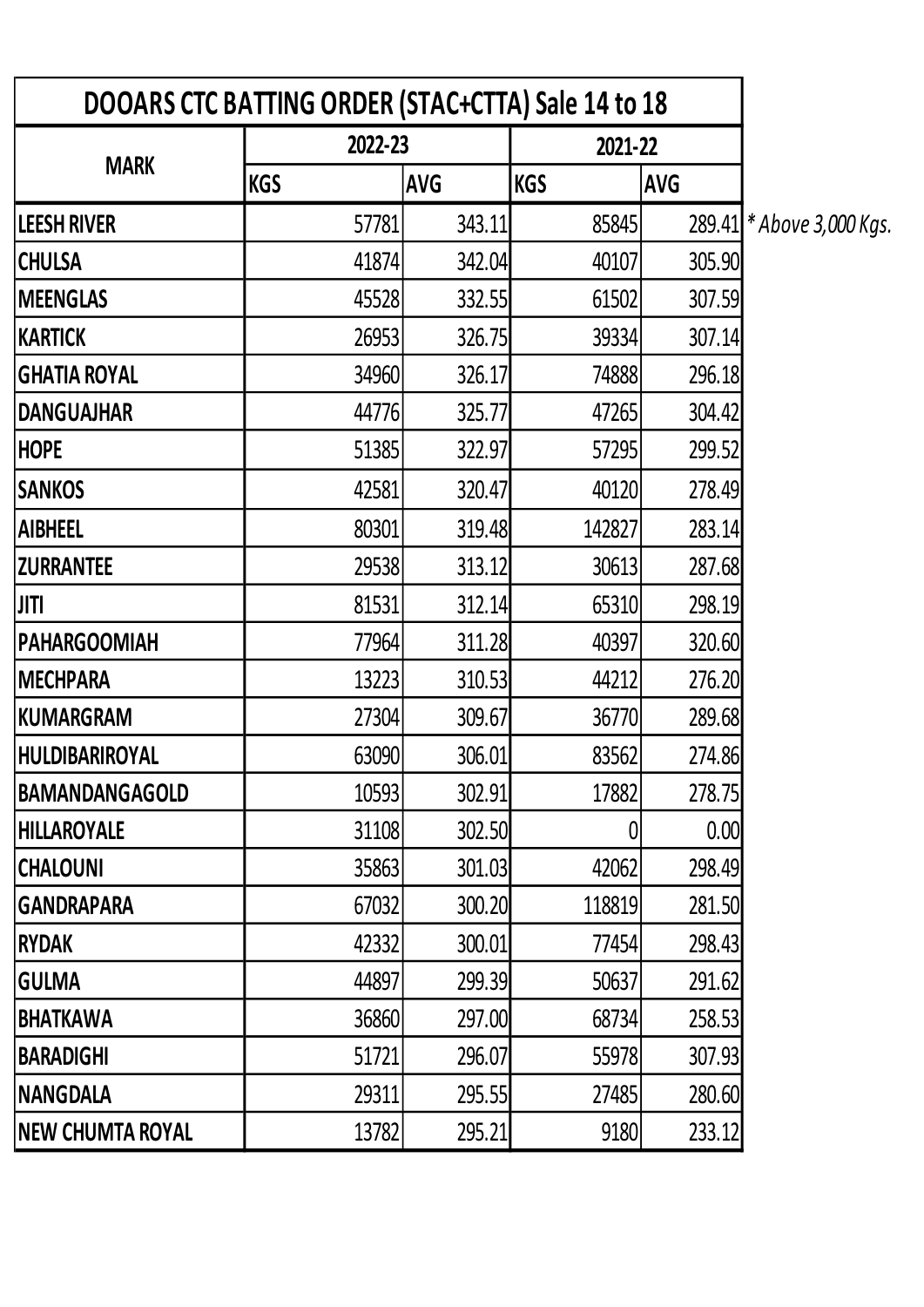| ASSAM ORTHODOX BATTING ORDER (GTAC+CTTA) Sale 14 to 18 |            |            |            |            |                           |
|--------------------------------------------------------|------------|------------|------------|------------|---------------------------|
|                                                        | 2022-23    |            | 2021-22    |            |                           |
| <b>MARK</b>                                            | <b>KGS</b> | <b>AVG</b> | <b>KGS</b> | <b>AVG</b> |                           |
| <b>SESSA 'B'</b>                                       | 4767       | 364.04     | 19842      |            | 253.19 * Above 3,000 Kgs. |
| <b>DEJOO</b>                                           | 31773      | 345.77     | 38708      | 276.92     |                           |
| <b>HARMUTTY</b>                                        | 13353      | 336.19     | 39394      | 261.69     |                           |
| <b>BORPATRA</b>                                        | 8669       | 335.72     | 21744      | 250.23     |                           |
| <b>BOKAKHAT</b>                                        | 16772      | 293.14     | 9904       | 253.23     |                           |
| <b>SINGLIJAN</b>                                       | 17031      | 291.78     | 9094       | 269.45     |                           |
| <b>NONOI</b>                                           | 5627       | 284.06     | 0          | 0.00       |                           |
| KOILAMARI                                              | 120294     | 283.92     | 83210      | 253.37     |                           |
| <b>MOHUNBAREE</b>                                      | 6628       | 282.94     |            | 0.00       |                           |
| KOOMSONG                                               | 58150      | 282.63     | 33536      | 259.20     |                           |
| <b>RAIDANG 'D'</b>                                     | 138911     | 280.21     | 69497      | 258.74     |                           |
| <b>SEAJULI</b>                                         | 31547      | 279.02     | 20397      | 261.79     |                           |
| <b>NALANI</b>                                          | 30106      | 278.96     | 11825      | 257.00     |                           |
| <b>BAGHJAN</b>                                         | 86229      | 278.71     | 57285      | 248.81     |                           |
| <b>NAHORANI</b>                                        | 20391      | 278.68     |            | 0.00       |                           |
| <b>DIKOM</b>                                           | 45924      | 278.03     | 47773      | 259.32     |                           |
| HATTIALLI                                              | 55561      | 277.87     | 36688      | 260.86     |                           |
| <b>NAMSANG</b>                                         | 24587      | 277.18     | 18926      | 259.84     |                           |
| <b>BOKEL</b>                                           | 24431      | 276.81     | 46347      | 238.72     |                           |
| <b>BARGANG</b>                                         | 8221       | 273.99     | 23188      | 249.40     |                           |
| <b>ZALONI</b>                                          | 12149      | 273.59     | 14669      | 239.65     |                           |
| <b>BEESAKOPIE</b>                                      | 150271     | 273.05     | 97849      | 257.42     |                           |
| <b>DHELAKHAT</b>                                       | 34917      | 272.38     | 28971      | 250.01     |                           |
| KAMAKHYABARI EAST                                      | 19649      | 271.33     | 833        | 230.10     |                           |
| <b>MAJULIGHUR</b>                                      | 74050      | 271.21     | 62171      | 251.28     |                           |